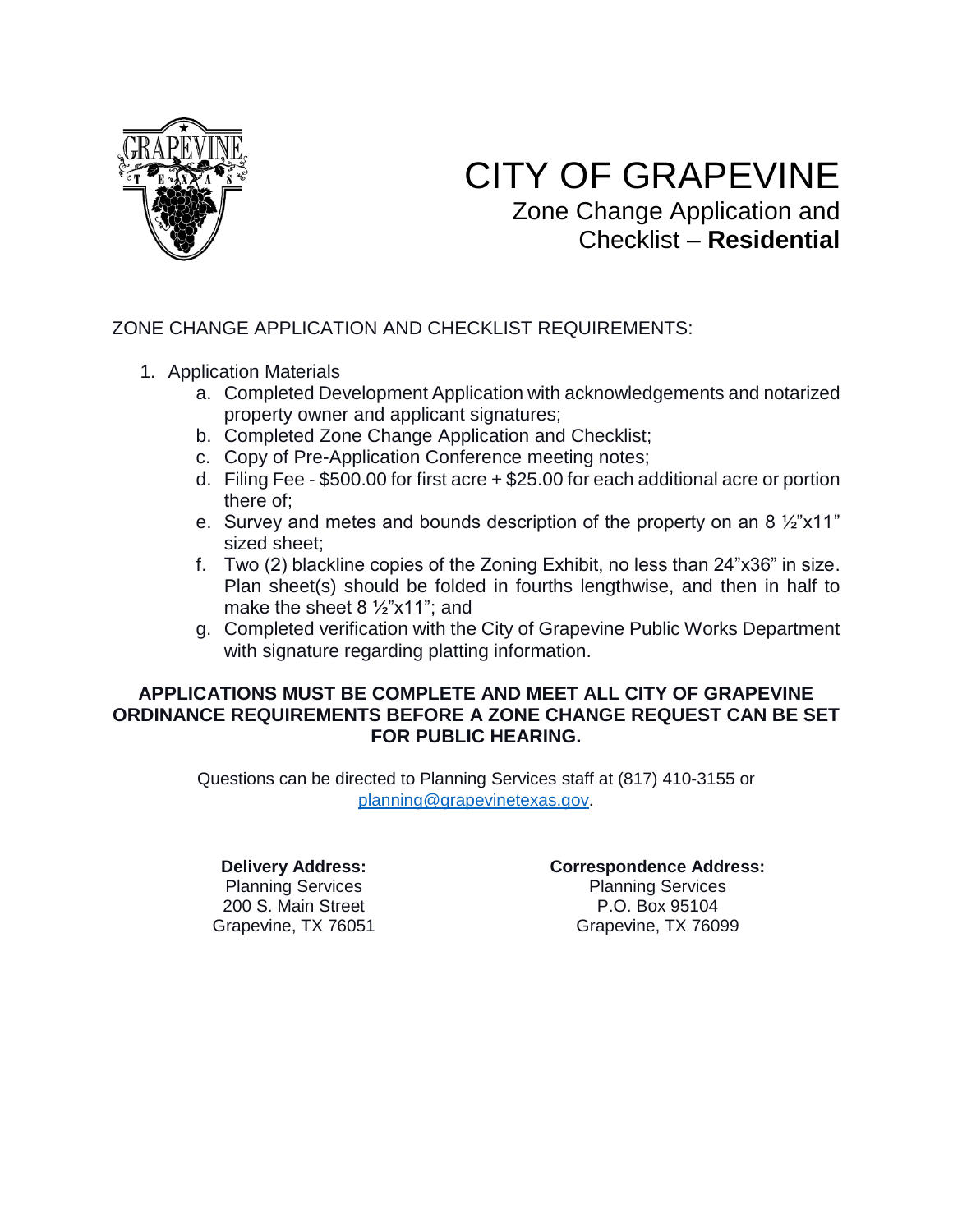

| Gross area of parcel (to nearest tenth of<br>acre) |
|----------------------------------------------------|
| Describe the Proposed Use                          |
| Existing Zoning                                    |
|                                                    |

Future Land Use Designation

**Property Owner Information, Authorization and Acknowledgements**

\_\_\_\_\_\_\_\_\_\_\_\_\_\_\_\_\_\_\_\_\_\_\_\_\_\_\_\_\_\_\_\_\_\_\_\_\_\_\_\_\_\_\_\_\_\_\_

*All Zone Change Requests are assumed to be complete when filed and will be placed on the agenda for public hearing at the discretion of staff. Based on the size of the agenda, your application may be scheduled to a later date.*

*All public hearings will be opened and testimony given by applicants and interested citizenry. Public hearings may be continued to the next public hearing. Public hearings will not be tabled.* 

*Any changes to a concept plan approved with a zone change request can only be approved by City Council through the public hearing process.*

*I have read and understand all of the requirements as set forth by the application for zoning change request and acknowledge that all requirements of this application have been met at the time of submittal.*

|        | Owner Name                                  |                                                                                                                                                                                                  |
|--------|---------------------------------------------|--------------------------------------------------------------------------------------------------------------------------------------------------------------------------------------------------|
|        |                                             |                                                                                                                                                                                                  |
|        |                                             |                                                                                                                                                                                                  |
|        |                                             | State __________ Zip Code_______________                                                                                                                                                         |
|        |                                             |                                                                                                                                                                                                  |
|        | <b>Project Representation (check one):</b>  |                                                                                                                                                                                                  |
| $\Box$ | I will represent the application myself; OR |                                                                                                                                                                                                  |
| $\Box$ |                                             | representative) to act in the capacity as my agent for submittal, processing, representation,<br>and/or presentation of this request. The designated agent shall be the principal contact person |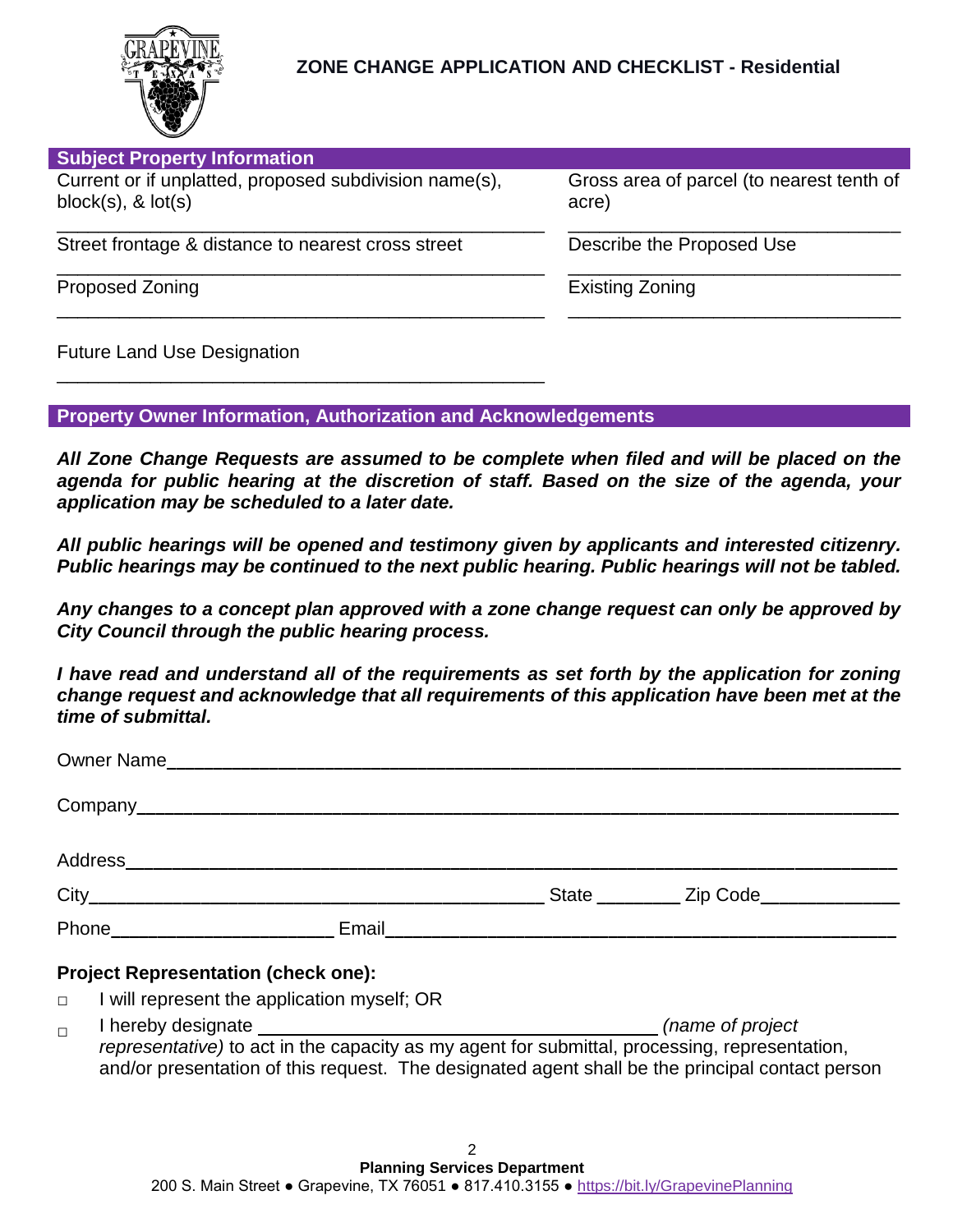

**ZONE CHANGE APPLICATION AND CHECKLIST - Residential**

for responding to all requests for information and for resolving all issues of concern relative to this request.

I hereby certify that I am the property owner of the property and further certify that the information provided on this development application is true and correct. I have selected the above submittal type and representation of my own volition and not at the request of the City of Grapevine.

| <b>Property Owner's Signature</b> | )ate |
|-----------------------------------|------|
|                                   |      |

| <b>STATE OF:</b>  |  |
|-------------------|--|
| <b>COUNTY OF:</b> |  |

BEFORE ME, a Notary Public, on this day personally appeared \_

*(printed property owner's name)* the above signed, who, under oath, stated the following: "I hereby certify that I am the property owner for the purposes of this application; that all information submitted herein is true and correct."

| <b>SUBSCRIBDED</b> | AND SWORN TO before me, |  | this | the | dav | Οt |
|--------------------|-------------------------|--|------|-----|-----|----|
|                    |                         |  |      |     |     |    |

NOTARY PUBLIC in and for the State of Texas

**\_\_\_\_\_\_\_\_\_\_\_\_\_\_\_\_\_\_\_\_\_\_\_\_\_\_\_\_\_\_\_\_\_\_\_\_\_\_\_\_\_\_\_\_\_\_\_\_\_\_\_\_\_\_\_\_\_\_**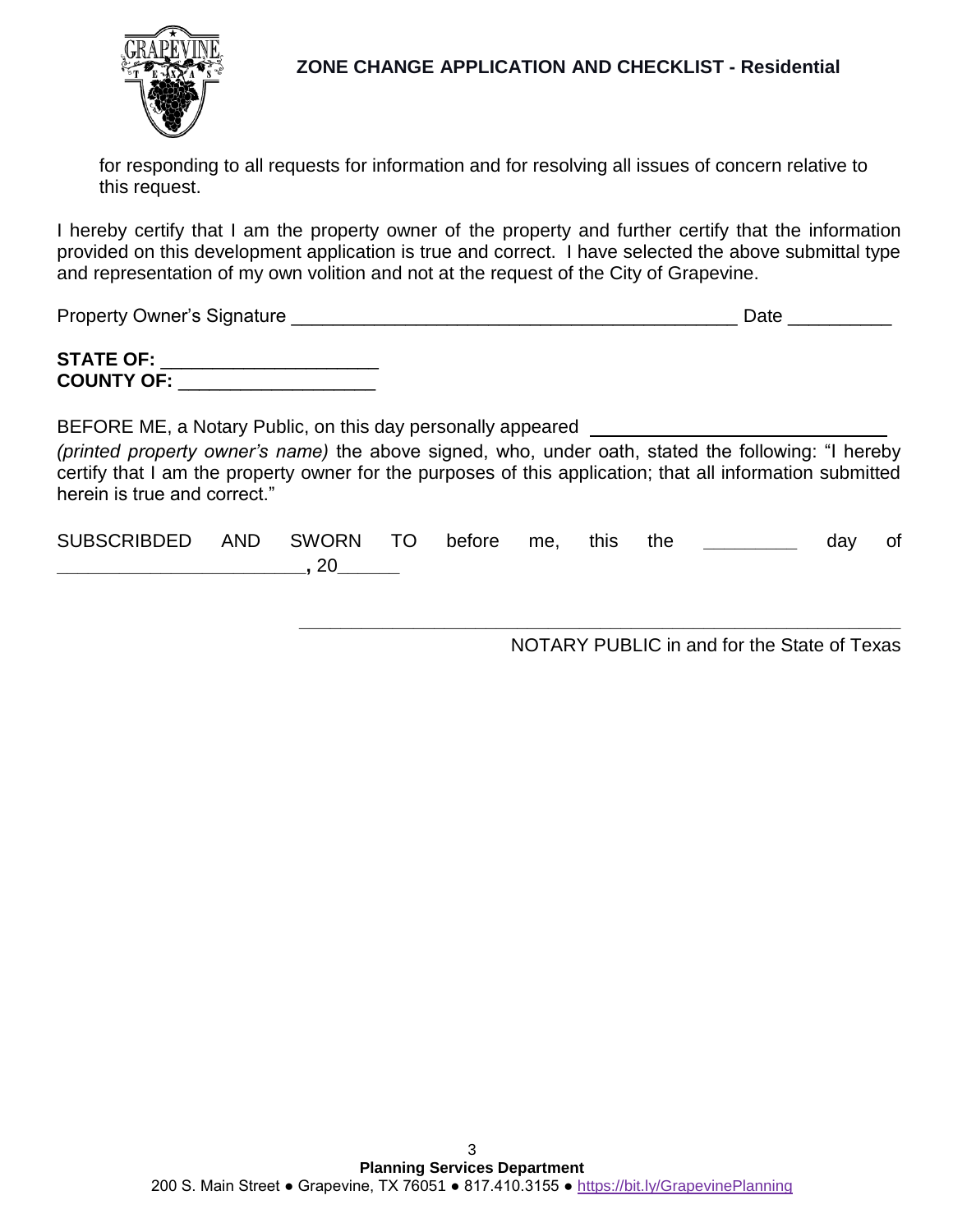

## **ZONE CHANGE APPLICATION AND CHECKLIST - Residential**

# **Project Representative Information** *(complete if designated by owner)*

| Email experience and the contract of the contract of the contract of the contract of the contract of the contract of the contract of the contract of the contract of the contract of the contract of the contract of the contr                                                                                                 |      |
|--------------------------------------------------------------------------------------------------------------------------------------------------------------------------------------------------------------------------------------------------------------------------------------------------------------------------------|------|
|                                                                                                                                                                                                                                                                                                                                | Date |
| <b>STATE OF: _____________________</b><br>COUNTY OF: ___________________                                                                                                                                                                                                                                                       |      |
| BEFORE ME, a Notary Public, on this day personally appeared ____________________<br>(printed property owner's name) the above signed, who, under oath, stated the following: "I hereby<br>certify that I am the applicant for the purposes of this application; that all information submitted herein<br>is true and correct." |      |
| SUBSCRIBDED AND SWORN TO before me, this the _________ day of                                                                                                                                                                                                                                                                  |      |

**\_\_\_\_\_\_\_\_\_\_\_\_\_\_\_\_\_\_\_\_\_\_\_\_,** 20**\_\_\_\_\_\_**

NOTARY PUBLIC in and for the State of Texas

**\_\_\_\_\_\_\_\_\_\_\_\_\_\_\_\_\_\_\_\_\_\_\_\_\_\_\_\_\_\_\_\_\_\_\_\_\_\_\_\_\_\_\_\_\_\_\_\_\_\_\_\_\_\_\_\_\_\_**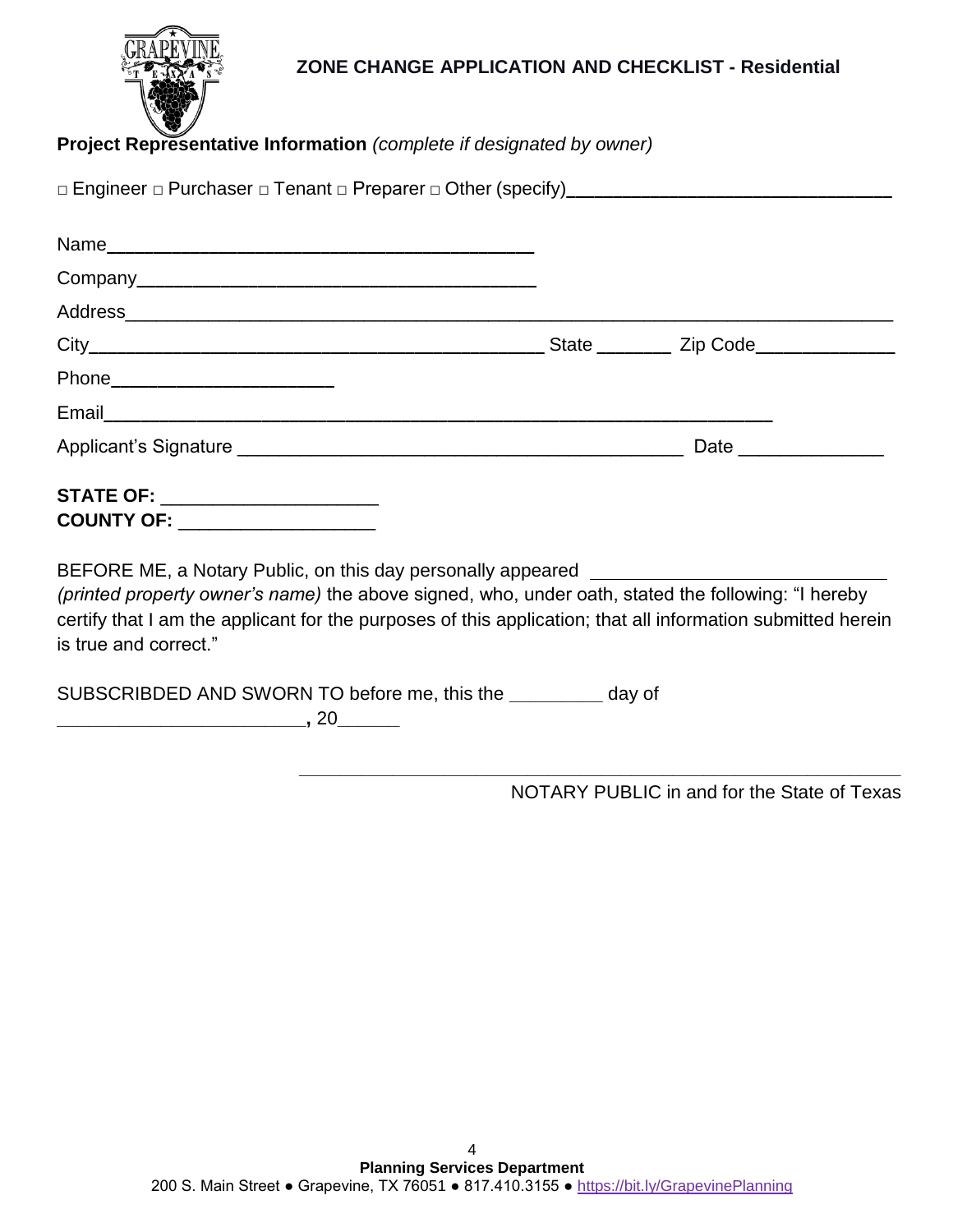# PLATTING VERIFICATION:

- **□** It has been determined that the property described below does **require platting or replatting** and the applicant has been instructed on this procedure.
- **□** It has been determined that the property described below is **currently platted** or **does not require platting or replatting** at this time.

| Address of subject property_ |  |  |  |
|------------------------------|--|--|--|
|                              |  |  |  |

\_\_\_\_\_\_\_\_\_\_\_\_\_\_\_\_\_\_\_\_\_\_\_\_\_\_\_\_\_\_\_\_\_\_\_\_\_\_\_\_\_\_\_\_\_\_\_\_\_\_\_\_\_\_\_\_\_\_\_\_\_\_\_\_\_\_\_\_\_\_\_\_\_\_\_\_

\_\_\_\_\_\_\_\_\_\_\_\_\_\_\_\_\_\_\_\_\_\_\_\_\_\_\_\_\_\_\_\_\_\_\_\_\_ \_\_\_\_\_\_\_\_\_\_\_\_\_\_\_\_\_\_\_\_\_\_\_\_\_\_\_\_\_\_\_\_\_\_\_\_\_

Legal description of subject property

Public Works Department Date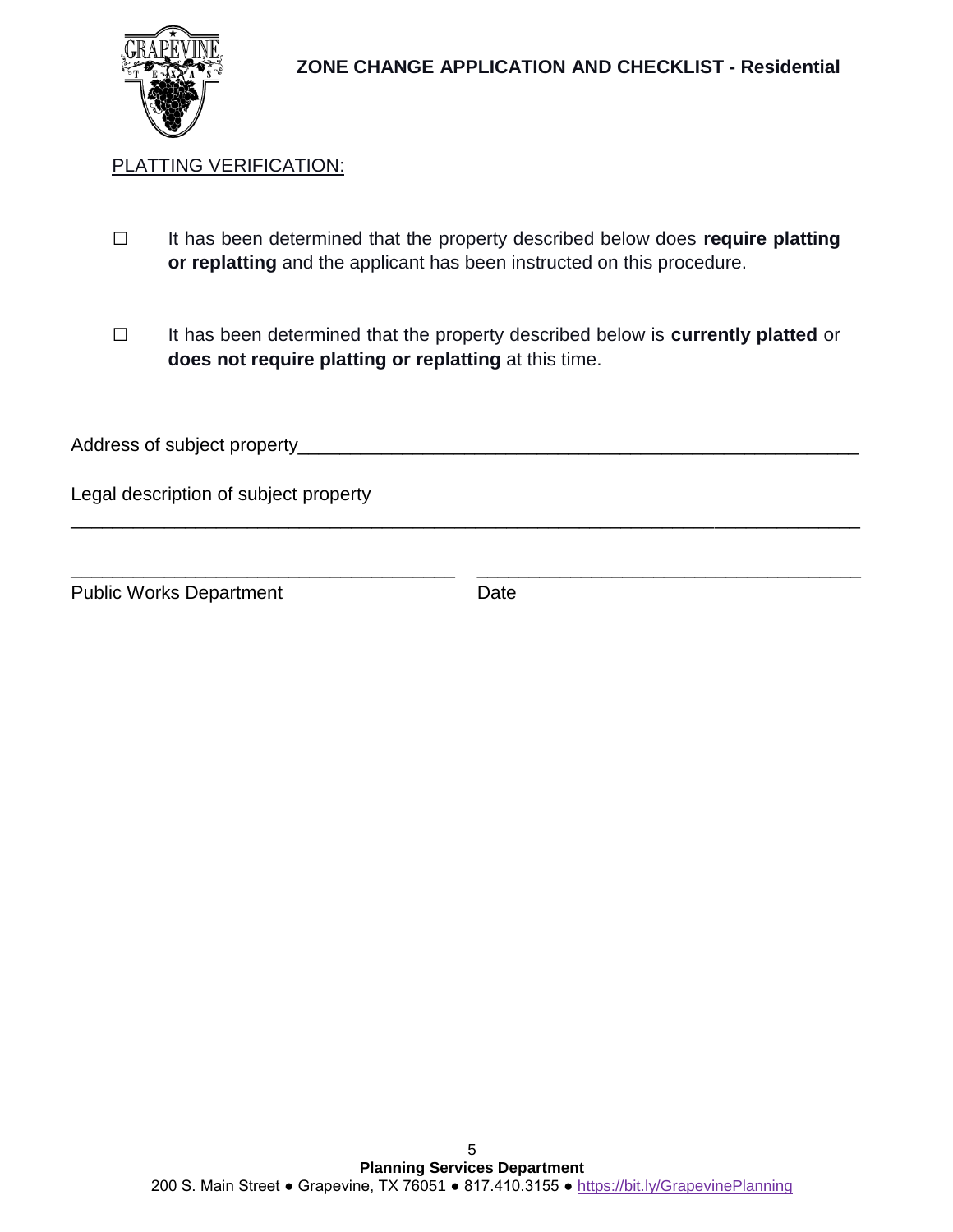

## ZONING EXHIBIT CHECKLIST:

The following is a partial listing of requirements for zoning petitions as found in Grapevine's development regulations and policies. A completed checklist must be submitted with each application. Applicants must indicate compliance with standards by checking the box adjacent to the standard. Failure to comply with standards could result in rejection of the application and/or delay of zoning approval.

**Section 1 - Zoning Exhibit Format & General Standards** (*check if provided; indicate NA if not applicable)*

Zoning exhibits shall comply with the following plan format and general standards:

- **□** Sheet size shall be 24" x 36", black and white drawing on bond paper in landscape view. No blueline color copies will be accepted.
- **□** Zoning exhibit is clear and legible. Use a variety of line types and line weights. Do not screen information. Indicate zoning exhibit boundary/limits with heavy/bold line weight. Do not use grey-scale shading.
- $\Box$  Permissible scale for zoning exhibit is engineer scales  $1" = 10'$ ,  $20'$ ,  $30'$ ,  $40'$ , or  $50'$ . A  $1" =$ 60' or 100' scale may be used with prior approval. Architectural scales are not acceptable.
- □ Title block shall be in the lower, right-hand corner of the zoning exhibit. The title block shall contain: zoning case number; plan type; project name (subdivision name, lot and block designations); gross acreage; city, county and state name; survey and abstract name; and date of preparation.
- □ Provide 1 1/2" x 5" blank area above title block for city approval stamps.
- □ Label company name, preparer name, address, and phone number of zoning exhibit preparer (e.g., surveyor, engineer, etc.) in the vicinity of the title block.
- □ Legal description of the property shall be indicated on the zoning exhibit The legal description shall go to the centerline of rights-of-way except for specific use permit (SUP) requests. The legal description for the SUP shall apply to the lot unless the use is located in a multi-tenant building or will occupy a portion of the property where a metes and bounds description is required for the lease space.
- □ Label company name, contact name, address, and phone number of current property owner in the vicinity of the title block.
- □ Orient zoning exhibit so that north is to the top or left-hand side of sheet.
- □ Provide north arrow, graphic scale, and written scale in close proximity to each other.
- □ Provide a vicinity map in the same orientation of zoning exhibit showing subject property, north arrow, scale (or labeled "not to scale"), and adjacent thoroughfares within a one-mile radius of site.
- □ Point of beginning tied to abstract corner if not previously platted or subdivision corner if platted. Indicate on graphic and/or in legal description.
- □ For property boundary lines, provide distances (to nearest hundredth of feet) and bearings (to nearest second).
- □ For property boundary curves, provide curve lengths, curve radii, and chord lengths (to nearest hundredth of feet), and internal angle and chord bearing (to nearest second).
- **□** State purpose of request (e.g., "The purpose of this zone change request is \_\_\_\_\_.")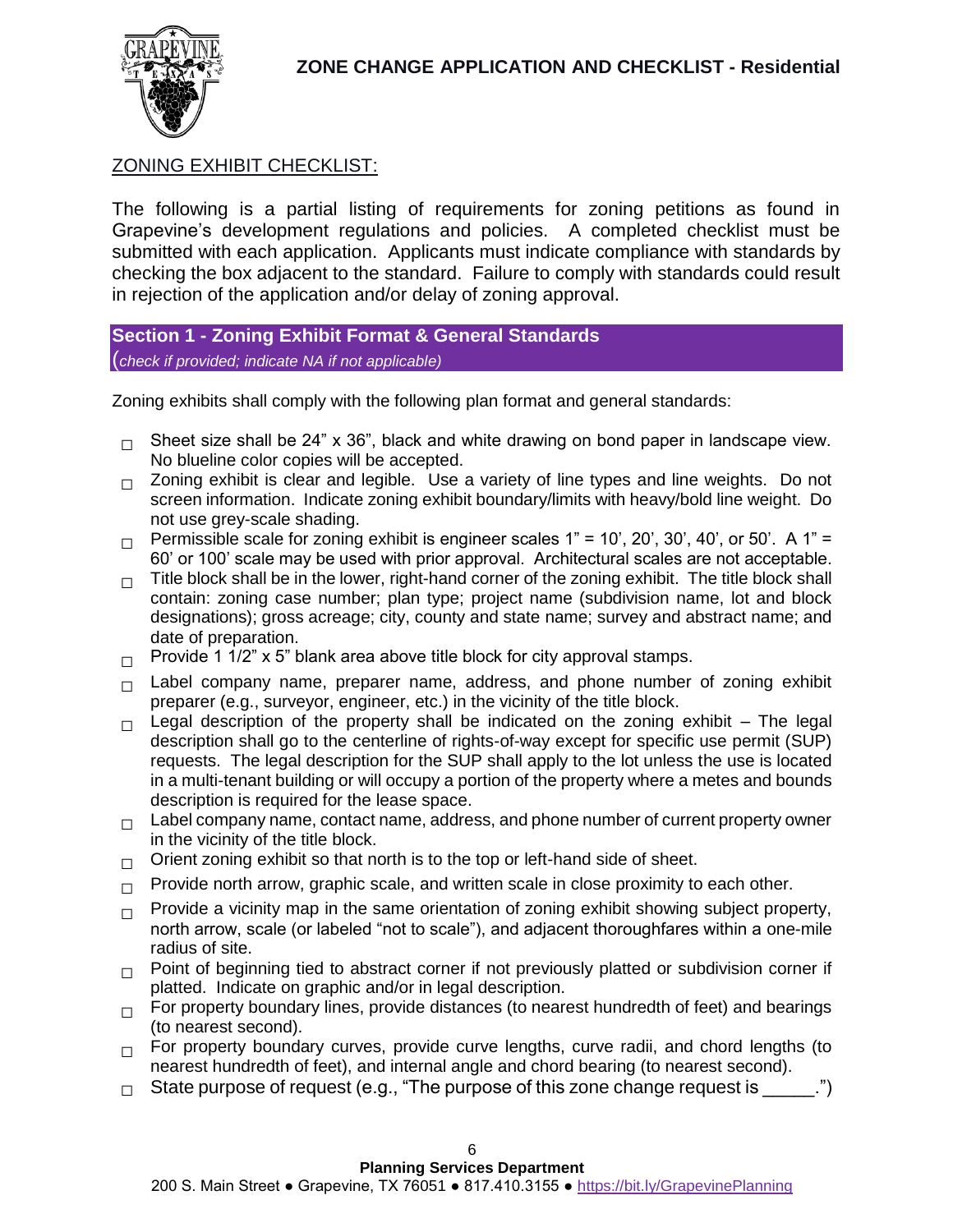

**Section 2 - Site Information** (*check if provided; indicate NA if not applicable)*

For the proposed site, provide the following:

- □ Show metes and bounds legal description narrative.
- □ Zoning exhibit depicts proposed location and width of planned and existing major and secondary thoroughfares located within the subject property.
- **□** Do not show or label existing or proposed improvements including buildings, utilities, landscape areas, parking areas, etc.
- □ Show topography at 5-foot contours or less.
- □ Do not show, label, or dimension (width) required landscape edge.
- □ Show the subdivision boundary in heavy lines. Label line and curve data to match legal description.
- □ Show current and proposed property boundaries/lot lines. Label line and curve data. Provide ties and/or intermediate distances as appropriate.
- **□** Label existing/proposed lot and block designations.
- **□** Label lot area for each lot in acres and square feet.
- □ Show and label existing easements. Provide recording information.
- □ Show and label floodway and drainage easements including access and maintenance easements. Provide recording information.
- **□** Label street names (as approved by City of Grapevine).

## **Section 3 - Adjacent Property Information** (*check if provided; indicate NA if not applicable)*

For properties within 200 feet of the property to be rezoned:

- □ For platted properties, show lot lines and label zoning, subdivision name, lot and block designation, and plat recording information for each lot. For unplatted properties, show parcel lines and label zoning, record owner, and deed record information for each parcel.
- **□** Do not show or label existing or proposed improvements including buildings, utilities, landscape areas, and parking areas.
- **□** Show all easements and provide recording information.
- □ Show and dimension planned and existing major and secondary thoroughfares.
- □ Show and dimension platted streets.
- □ Label street names.
- □ Show and label city limit lines, county limit lines, and/or survey (abstract) lines.

## **Section 4 - Legal Description** *(check if provided; indicate NA if not applicable)*

Provide legal description of the land including the following:

- □ Name of record owner and corresponding deed reference.
- □ Name of survey, abstract, county, and state.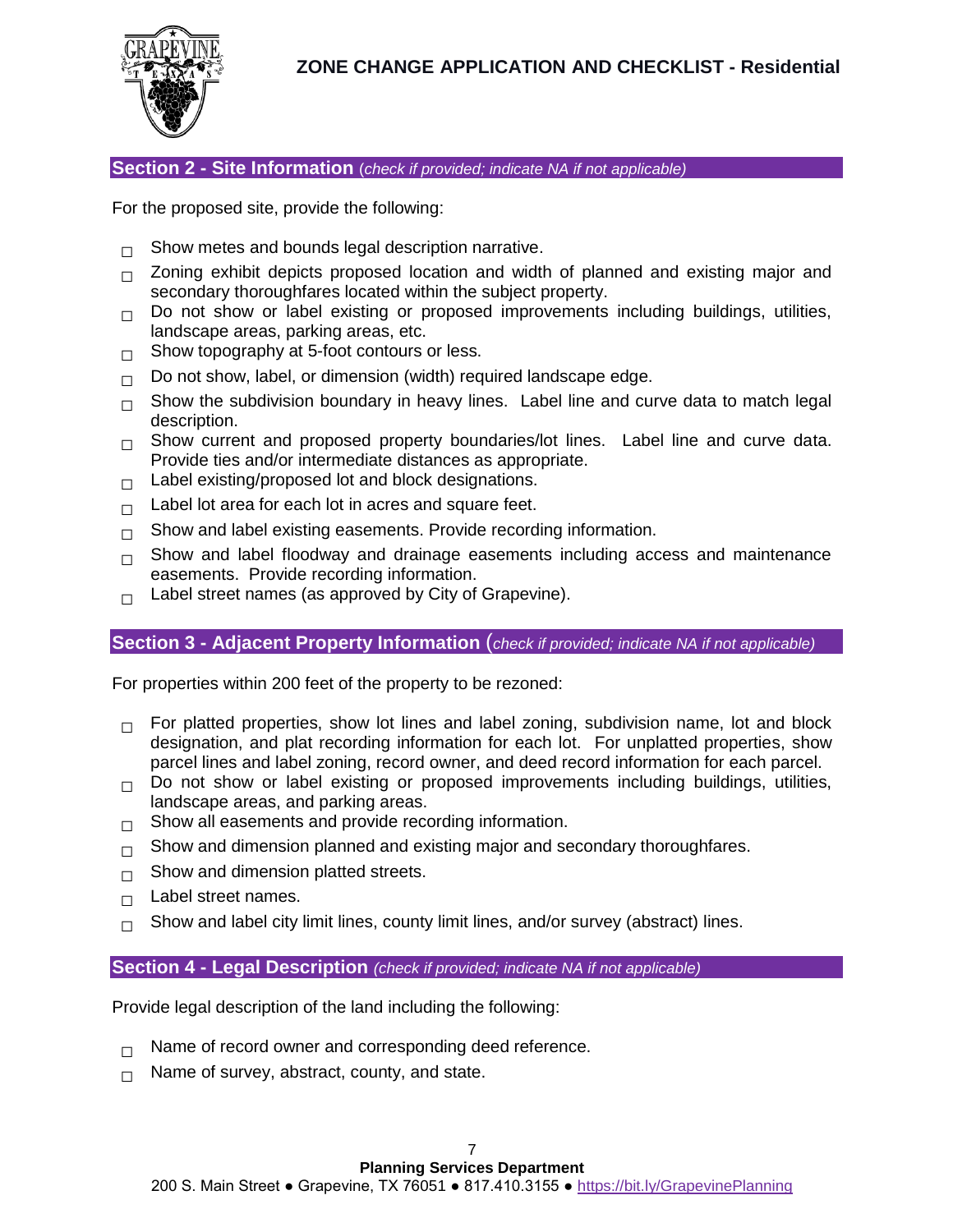

- □ Metes and bounds legal description for subdivision boundary as required under Zoning Exhibit Requirements.
- **□** Total area of the zoning exhibit in acres and square feet.

**Section 5 - Other** *(check if provided; indicate NA if not applicable)*

□ Closure sheet showing the difference between the beginning coordinate and the ending coordinate in the legal description. The closure sheet should include the coordinate geometry (COGO) data for all of the calls as well as any error of closure. Provide the error of closure to no more than six decimal places. Typical error should be between 1:10,000 or 1:15,000 feet.